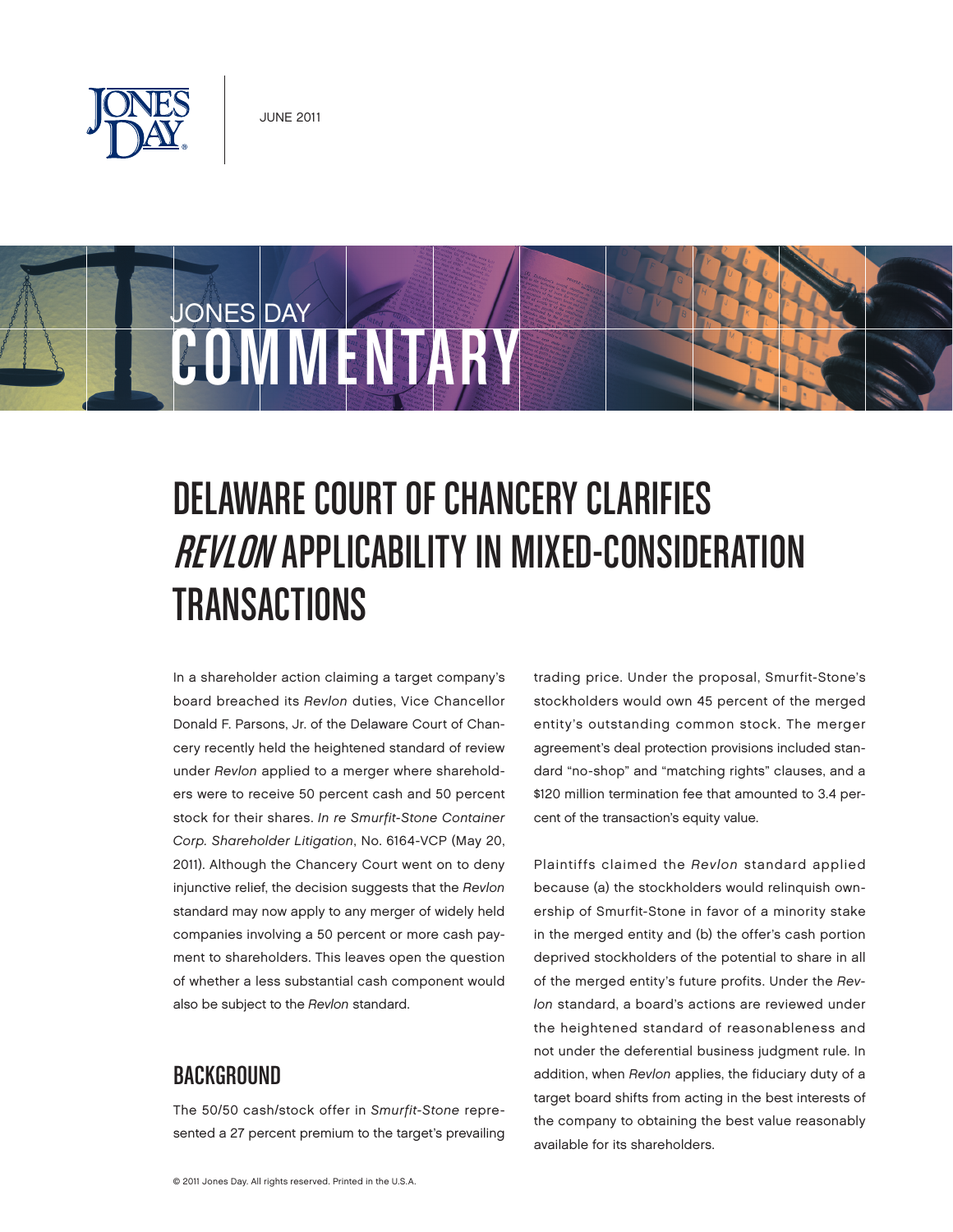The shareholders also asserted that the Smurfit-Stone directors breached their Revlon duties by failing to inform themselves adequately about the market, agreeing to restrictive deal protection provisions, permitting members of the Smurfit-Stone management with conflicting interests to participate in the negotiations, relying on an inexperienced financial advisor, and accepting an inadequate price.

#### THE DECISION

As Vice Chancellor Parsons noted, a pure stock-for-stock merger does not trigger the Revlon standard when the ownership shifts from one large unaffiliated group of public shareholders to another because there is no change of control. In an all-stock transaction of this type where there is no resulting majority shareholder, the target's stockholders are not relegated to minority status and are able to participate fully in any future success of the company and any future control premium should the company be acquired later. Revlon does apply, however, when stockholders receive only cash because they are foreclosed from deriving any benefit from the merged entity's future profits and will never obtain a control premium in a subsequent transaction. Under settled Delaware law, however, Revlon is not triggered simply because the transaction includes some cash. In 1995, the Delaware Supreme Court ruled that Revlon did not apply to a 33 percent cash transaction. In re Santa Fe Pacific Corp. Shareholder Litigation, 669 A.2d 59, 64-65, 71 (Del. 1995).

Acknowledging that it is unclear precisely when a mixed stock-and-cash merger triggers Revlon, Vice Chancellor Parsons held that Revlon did apply to a 50 percent cash transaction. Noting that in In re Lukens Inc. Shareholders Litigation, 757 A.2d 720, 732 (Del. Ch. 1999), then-Vice Chancellor Stephen P. Lamb held that Revlon applied where 62 percent of the transaction was in cash, Vice Chancellor Parsons stated that in a 50 percent cash transaction, there is similarly "no tomorrow" for the cash received by a target's shareholders. The Smurfit-Stone court went on to hold that Revlon standards did apply, even in the absence of a controlling shareholder in the new entity, because (a) the 50 percent portion of the stockholders' investment that was to be cashed out was substantial, and (b) the transaction in question was marginally closer to the Lukens 62 percent

cash deal, which was subject to Revlon, than to the Santa Fe 33 percent transaction, which was not. Still, the court acknowledged that its "conclusion that Revlon applies is not free from doubt."

Applying the Revlon standard to the facts before it, the court concluded that the Smurfit-Stone board had not breached its duties because it had been adequately informed about the market, the deal protection clauses did not have a preclusive effect, the board acted appropriately throughout the merger process, and the plaintiffs had not shown that the price was inadequate. After finding as well that the plaintiffs did not face irreparable harm and that there was a danger that the stockholders could lose out on the deal altogether, the court denied the request for a preliminary injunction.

As a result of Smurfit-Stone, and notwithstanding the criticism of some commentators that the analysis ignores prior Delaware decisions finding that Revlon should be inapplicable when control of the combined entity remains in the hands of a fluid public market, it appears that a 50 percent or more cash transaction may now trigger the Revlon standard of review. Although there have been no Delaware cases addressing the issue of whether Revlon applies to transactions with a 34 percent to 49 percent cash component, the absence of any logical rationale for triggering Revlon at levels between 33 percent and 50 percent suggests that, if Smurfit-Stone remains good law, a 50 percent cash proportion may ultimately be the minimum at which Revlon is triggered. Given the uncertainty in this area, however, we expect that practitioners will continue to advise that a transaction could be subject to Revlon unless the cash portion is 33 percent or less and no other Revlon factors apply.

## OTHER MATTERS

The decision also provides useful perspectives on a target company's shareholder duties in face of a merger offer. In rejecting the injunction, the court addressed a variety of the plaintiffs' claims for fiduciary breach and, among other things:

• The court reiterated that a target company has no specific duty to employ an auction or market check in a